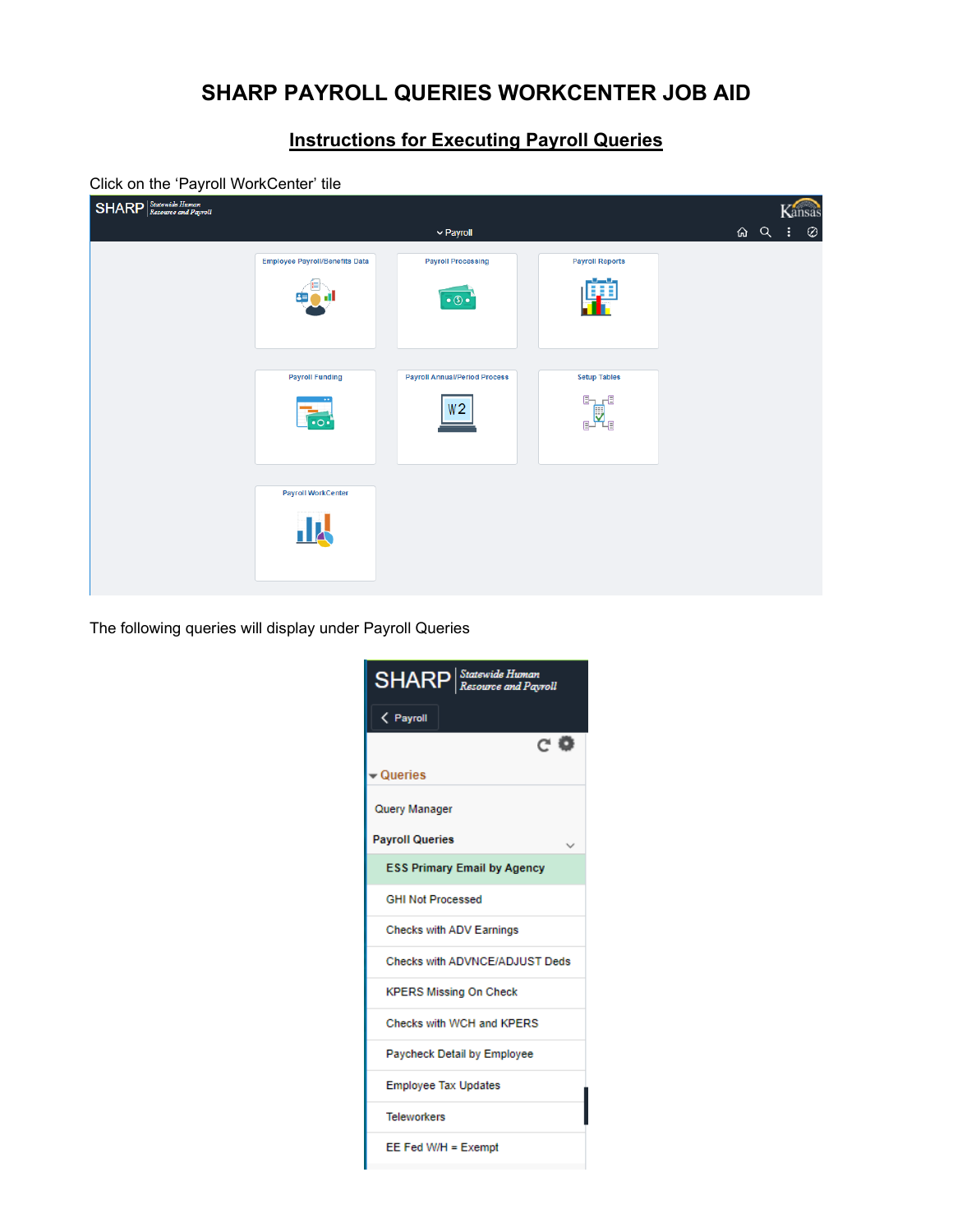To run a query, click on the query link (i.e. 'Checks with ADV Earnings) in the Payroll Queries section of the Payroll WorkCenter USA and a prompt box will appear to the right for Pay Period End Date (PPED), input the PPED that is currently processing for the on-cycle, and click on the 'View Results' button.

| <b>Payroll WorkCenter USA</b>                                                                                                           | 츣                 |                 |                     |                                  | <b>KWC PY CHECK ADV - Checks with ADV Earnings</b>                   |              |                     |                            |                            |                              |                      |                |              |                            |
|-----------------------------------------------------------------------------------------------------------------------------------------|-------------------|-----------------|---------------------|----------------------------------|----------------------------------------------------------------------|--------------|---------------------|----------------------------|----------------------------|------------------------------|----------------------|----------------|--------------|----------------------------|
| <b>&amp;</b> Links<br><b>Queries</b>                                                                                                    | c<br>$\circ$<br>c |                 |                     | Pay Period End Date 04/06/2019 Q |                                                                      |              |                     |                            | Able to download in Excel  |                              |                      |                |              |                            |
| Ð<br><b>Query Manager</b><br><b>Pavroll Queries</b><br>Δ                                                                                | ◎▼                | <b>View All</b> | <b>View Results</b> |                                  | Download results in: Excel SpreadSheet CSV Text File XML File (7 kb) |              |                     |                            |                            |                              |                      |                |              | First 1-23 of 23 Last      |
| æ<br><b>GHI Not Processed</b><br><b>Checks with ADV Earnings</b><br>e                                                                   |                   |                 | Agency              | ID                               | <b>Name</b>                                                          | <b>PPED</b>  | <b>Off</b><br>Cycle | <b>Check</b><br><b>Nbr</b> | <b>Tot</b><br><b>Gross</b> | <b>Total</b><br><b>Taxes</b> | <b>Total</b><br>Ded. | <b>Net Pay</b> | Earn<br>Code | <b>ADV</b><br><b>Earns</b> |
| <b>Checks with ADVNCE/ADJUST</b><br>ĻП,<br><b>Deds</b><br><b>KPERS Missing On Check</b><br>e<br><b>ESS Primary Email by Agency</b><br>æ |                   |                 |                     | <b>K0000</b>                     | Last, First M_04/06/2019 N                                           |              |                     | $\Omega$                   | 307.65                     | 0.00                         | 307.65               |                | $0.00$ ADV   | 307.65                     |
|                                                                                                                                         |                   | $\overline{2}$  |                     | K0000                            |                                                                      | 04/06/2019 N |                     | $\Omega$                   | 277 65                     | 0.00                         | 277 65               |                | $0.00$ ADV   | 27765                      |
|                                                                                                                                         |                   | 3               |                     | <b>K0000</b>                     |                                                                      | 04/06/2019 N |                     | $\Omega$                   | 342.82                     | 1 36                         | 34146                |                | $0.00$ ADV   | 242.82                     |
| Checks with WCH and KPFRS                                                                                                               |                   | 4               |                     | K0000                            |                                                                      | 04/06/2019 N |                     | $\Omega$                   | 193.60                     | 0.95                         | 192.65               |                | $0.00$ ADV   | 80.00                      |

If a calculated check contains the specific criteria being reviewed (i.e. contains ADV earning), the information will appear in the right-hand window of the WorkCenter. All results must be reviewed and addressed by the agency per the below instructions. After the on-cycle has been confirmed, run the query to verify that all identified issues have been addressed.

Agencies should run the payroll queries during every on-cycle pay calculation (calc) week, following each preliminary pre-calc. For a standard on-cycle payroll processing week the payroll queries should be run Wed – Fri. These queries will run against a calculated paycheck, therefore, if an employee's time has not been approved and there is no calculated paycheck, their information will not pull into the query results. If you are expecting a certain employee to pull into the query results and he/she doesn't, verify that his/her time has been approved. Once the time has been approved, following the next preliminary pay calc, the employee should have a calculated paycheck and will be tested against the query criteria. Employees can appear and drop off the query results depending on the calculated paycheck after each preliminary pay calc.

In addition, the payroll queries can be run on the Monday prior to payday (after the on-cycle has been confirmed) in order to verify the data. Agencies may be able to make changes to KPERS and GTL deduction codes and process any adjustments needed in one of the three off-cycles. However, once the paycheck is confirmed there can be no changes to the ADV Earnings or arrearage collections. Agencies are asked to monitor the query results closely and make the necessary corrections during pay calc week to minimize the number of errors and adjustments needed.

## **Instructions for Reviewing/Resolving Payroll Query Results**

**QUERY - 'ESS Primary Email by Agency'** – This query provides a listing, by agency, of the employees' primary email address located in Employee Self-Service (ESS). The primary email address is used for the following:

- Reported time was approved for payment
- Consent Granted confirmation for electronic W-2s
- Consent Withdrawn confirmation for electronic W-2s
- When electronic W-2s are available to print at the beginning of the year
- Confirmation when employee makes changes to W-4
- Confirmation when employee makes changes to K-4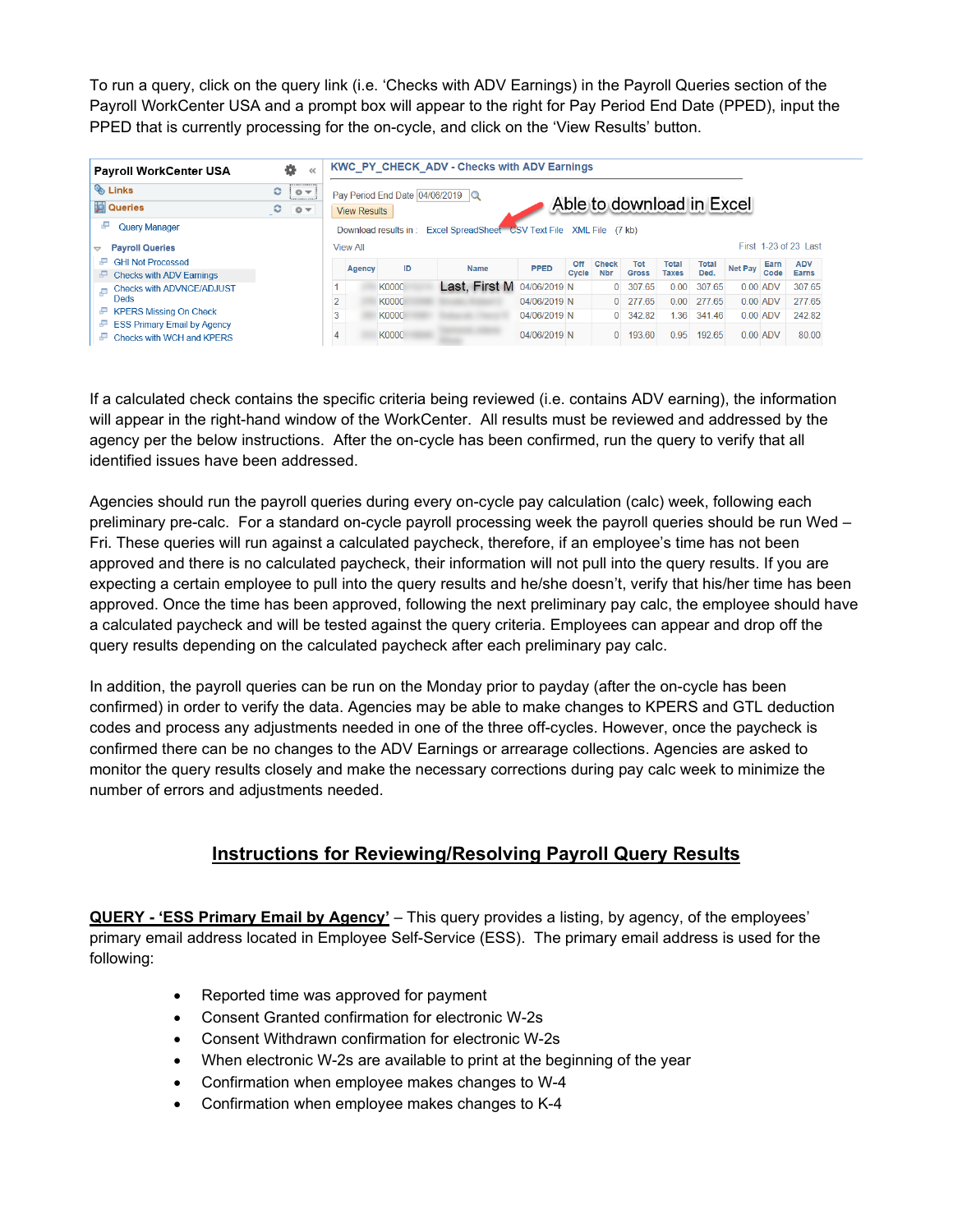**QUERY - 'GHI Not Processed'** – This query identifies the employees that Group Health Insurance (GHI) has not processed for the current pay period because no paysheet exists.

**QUERY - 'Check with ADV Earnings'** – This query identifies the *on-cycle* paychecks that have 'ADV' as part of the employee's other earnings and should be run following the first preliminary pay-calc and thereafter. All results must be reviewed and addressed by the agency per the below instructions.

For each paycheck identified as containing ADV in a preliminary pay-calc, review the employee's calculated paycheck and time reporting status then complete the appropriate action based on the review:

- 1. If the ADV is correct, all deductions have been taken, and all time/earnings for the employee are correct/approved and included on the calculated check, there is no action needed for the paycheck.
- 2. If additional withholding taxes appear on the calculated check, contact SHARP Payroll Processing Team at [payadj@ks.gov](mailto:payadj@ks.gov) or 785-296-3979 for assistance.
- 3. If earnings exist that are not yet approved and are not on the calculated paycheck, notify SHARP Payroll Processing Team at [payadj@ks.gov](mailto:payadj@ks.gov) or 785-296-3979 to delete the ADV and ensure the additional earnings are approved for inclusion in the next pre-calc. The check will be recalculated overnight using the additional earnings. NOTE: If additional time is approved on the last day of pay calc week, the agency must notify SHARP Payroll Processing Team at [payadj@ks.gov](mailto:payadj@ks.gov) or 785-296-3979 to delete the ADV. Failure to notify OCFO-Payroll to remove the unnecessary ADV prior to the final pay calc will result in a payroll arrearage that must be collected from the employee.
- 4. Please note, it is possible for an ADV to have been calculated to cover benefit deductions, but still have the deduction not taken. This may result from additional tax withholdings (see 2. above), taxes associated with Taxable Group Life or MetLife deductions. **Do not update the paycheck data** in this case as the system will re-calculate the advance in the next pre-calc to cover the total benefit deductions as it takes 2 cycles to create the full advance needed to cover the deductions in this scenario.

**QUERY - 'Checks with ADVNCE/ADJUST Deds'** – This query identifies the *on-cycle* paychecks that have a deduction for ADVNCE, ADJUST or both and should be run following the first preliminary pay calc and thereafter. All results must be reviewed and addressed by the agency per the below instructions.

For each paycheck identified as containing ADVNCE/ADJUST in a preliminary pay-calc, review the employee's calculated paycheck and complete the appropriate action based on the review. Please note, if a paycheck has both deductions, the paycheck will be listed twice – once for each deduction code to allow for review of each deduction type, deduction amount, and the employee's net pay. If the amount of the deduction(s) could cause a hardship for the employee, the agency may set up a Maximum Arrears Payback prior to the final payroll calc/confirm being run. Once the paycheck is confirmed, the amount of the collection cannot be changed.

To set up a Maximum Arrears Payback complete the following steps:

- 1. Determine the amount to be collected from each paycheck be establishing a set amount or dividing the arrearage amount by a particular number of pay periods. The recommendations are: to collect the arrearage over the same number of pay periods that were adjusted and/or collect by the end of the calendar year.
- 2. Go to the Payroll home page, click on the 'Employee Payroll/Benefits Data' tile then click on the 'Employee Deductions/ER Contrib' folder then click on the 'Override General Deductions' link
- 3. Enter Employee ID and click on 'Search'
- 4. Enter the correct arrearage code listed on the query in the Deduction Code field
- 5. Click on the small box next to the word 'Maximum'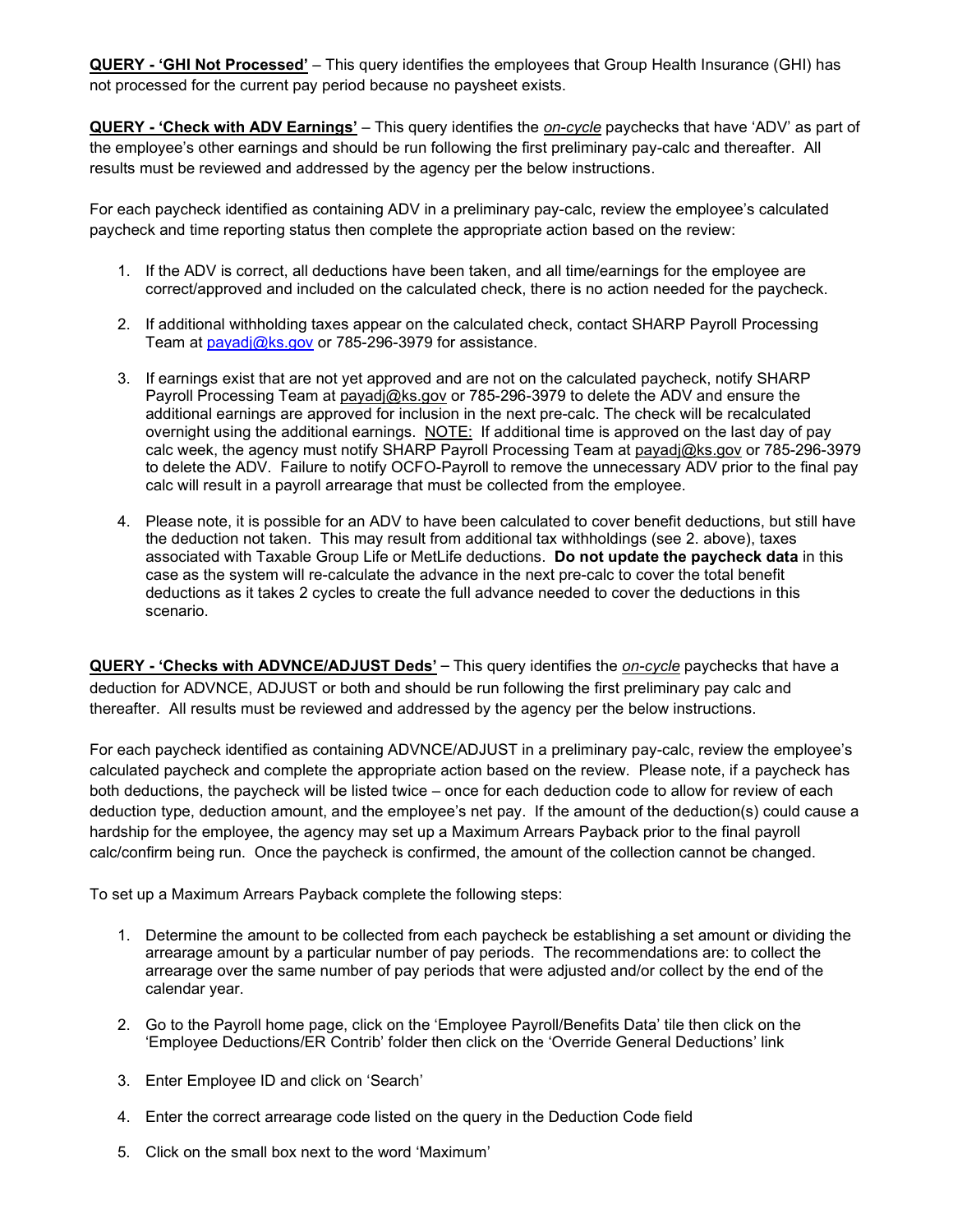- 6. Enter the amount to be collected from each pay period in the larger box labeled 'Maximum Amount'. The system will collect the lesser of this amount or the arrearage balance. The system will not collect more than what is in the arrearage balance.
	- a. Note: If you do not want any amount deducted, follow steps 4 and 5 but leave the maximum amount box blank.
- 7. If there is another arrearage deduction code to be set up with a maximum, click on the Add Row (+) button on the right-hand side of the page. Then follow Steps 4, 5, and 6 again.
- 8. DO NOT change the boxes that say 'First Pay Period', 'Second Pay Period' and 'Third Pay Period'.
- 9. Click on the 'Save' button
- 10. Go to the Payroll home page, click on the 'Payroll Processing' tile then click on the 'Set Check to Recalculate' link
- 11. Enter Employee ID and click on 'Search'
- 12. Click on 'Set Check to Recalculate'
- 13. The system should not let you update a check that is already marked for recalculation. If user receives the following, then no further action is required:

| Check Is Already Set To Recalculate (20000,354)                                |
|--------------------------------------------------------------------------------|
| This check is already marked for recalculation. No further action is required. |
|                                                                                |

To determine what an arrearage has been established for, review the employee's previous paycheck.

- ADV (ADVNCE) is established on an On-cycle paycheck (or a centrally-processed off-cycle paycheck the paygroup will begin with KA) when the employee earnings are not enough to allow all scheduled deductions (i.e. health benefits).
- ADJ (ADJUST), is most often generated from an off-cycle adjustment processed either by the agency or centrally (the paygroup will begin with a K). It is possible for ADJ to be generated on a rare occasion on an on-cycle paycheck.

**Query - 'KPERS Missing On Check'** – This query identifies the *on-cycle* paychecks that have no KPERS deductions and should be run following the first preliminary pay calc and thereafter. All results must be reviewed and addressed by the agency per the below instructions.

**Note:** In Job Data, under Benefits Program Participation, if an employee's Elig Fld2 = GEN, the employee will not be included in the query results. When a retiree returns to work, the hiring agency must verify if an employee with GEN is set up properly.

For each paycheck identified as missing KPERS in a preliminary pay-calc, review the employee's calculated paycheck and additional information (Job/Benefits, etc.) as needed then complete the appropriate action based on the review:

1. If the employee has been absent for more than 10 days and the employee wages to be paid are less than 50% of the employee's standard salary, the employee should not have KPERS deductions and no further action is necessary. This would include, but not be limited to, an employee on Worker's Comp or in a Leave Without Pay status. Other situations can be addressed with KPERS as needed.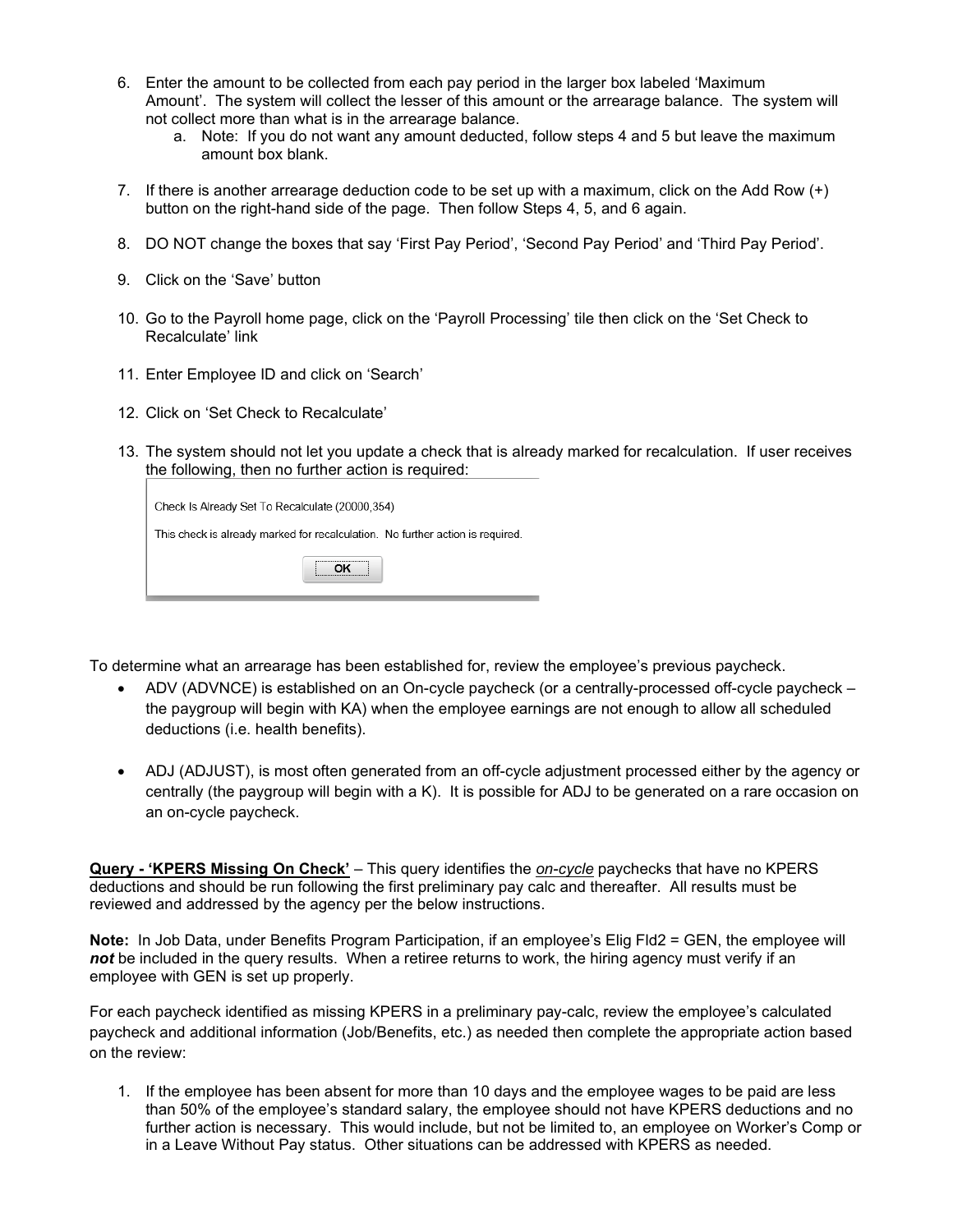2. If the employee has been hired/rehired into a benefits eligible position and the benefit codes have not yet been established, the agency must enter the KPERS and GTL codes effective with the Hire/Rehire date of the employee.

To establish the KPERS and GTL codes complete the following steps:

- A. Go to the Payroll home page, click on the 'Employee Payroll/Benefits Data' tile then click on the 'Employee Benefits Data' folder then click on the 'Retirement Plans' link
- B. Enter Employee ID and click on 'Search'
- C. If there is an existing row, to establish a new Retirement Plan row, click on the '+' sign to add a new effective dated row for the appropriate Plan Type, and enter the Hire/Rehire date for the employee in the 'Deduction Begin Date' field. If there is no previous row, enter data on the existing row, changing the effective date to the correct start date for KPERS.
- D. Click on the 'Elect' button and Enter the 'Benefit Plan'
- E. If a second row exists, navigate to that row. If no other row exists, add a row at the top section of the page to enter the GTL code. Follow steps C and D for the GTL.
- F. Click on the 'Save' button
- 3. If the employee has been terminated and the agency entered an incorrect termination date for the Retirement Codes, contact SHARP Payroll Processing Team at [payadj@ks.gov](mailto:payadj@ks.gov) or 785-296-3979 to have the termination date in the Retirement Plans Table centrally corrected. NOTE: The correct effective date for KPERS Retirement Plan rows is the first day of the pay period AFTER the employee terminates to ensure KPERS deductions are taken on the final paycheck (i.e. if the employee terminates on the last Friday of a pay period, the termination date is the first day (Sunday) of the next pay period).
- 4. If the employee has been on Worker's Comp or Leave Without Pay, review the wages on the report to assist in determining if the employee has returned to work and needs to have KPERS and GTL restarted. If the employee benefits need to be re-started, complete step 2 above.
- 5. If the employee did not appear on the payroll calc week reports (because time was not approved until the final calc day) but appears on the report run after payroll confirm, the agency will need to correct the Retirement Plans benefit pages using step 2 above and request a pay-affecting adjustment for the employee's on-cycle paycheck.

**QUERY - 'Checks with WCH and KPERS'** – This query identifies the *on-cycle* paychecks that have Workers Comp Hours (WCH) earnings and KPERS deductions and should be run following the first preliminary pay calc and thereafter. All results must be reviewed and addressed by the agency per the below instructions.

When an employee has been absent for more than 10 days and the employee wages to be paid are less than 50% of the employee's standard salary, the employee should not have KPERS deductions. Agencies may contact KPERS at 785-296-6166 or 1-888-275-5737 for further information regarding this restriction.

This query provides the number of hours of WCH on the on-cycle calculated paycheck for employees with a calculated paycheck that contains both WCH and KPERS deductions. If the agency determines that the employee should not have had KPERS or GTL withheld, the agency must terminate the deductions in the Retirement Plan Table using the Pay Period Begin Date to terminate the benefits, and complete the appropriate disability paperwork on the employee.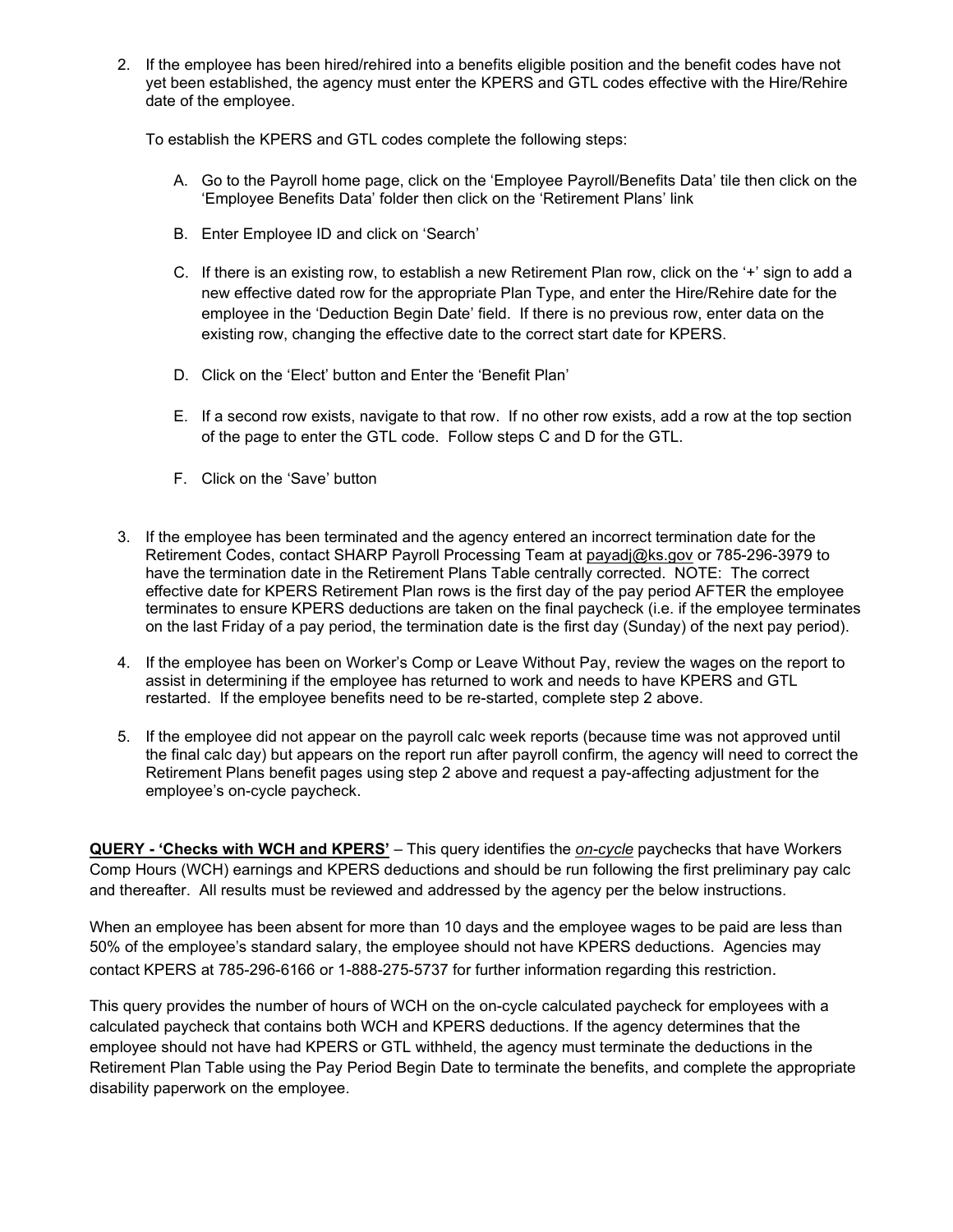To terminate the KPERS and GTL codes complete the following steps:

- 1. Go to the Payroll home page, click on the 'Employee Payroll/Benefits Data' tile then click on the 'Employee Benefits Data' folder then click on the 'Retirement Plans' link
- 2. Enter the Employee ID number and click on 'Search'
- 3. For the appropriate Retirement Plan row, click on the '+' sign to add a new effective dated row, and enter the first day of the pay period for which there should not be any KPERS deductions in the Deduction Begin Date field.
- 4. Click on the 'Terminate' button
- 5. Navigate to the GTL row and follow steps 3 and 4 to terminate the GTL deduction
- 6. Click on the 'Save' button

**QUERY - 'Employee Tax Updates'** – The query prompts for a date range, which pulls from the Date Last Updated field on the Federal Tax Data Page in SHARP and will display the max effective dated row for all employees in your agency who had a Federal or State tax data change between the dates entered in the prompt. The results of the query will display the Employee ID, Effective Date, Form: (note: version A = 2019 or earlier; version B = 2020 or later), Last Action (see below for code references), and Date of last update.

Last Action Codes:  $B =$  Batch C = System (i.e. Rehire) D = Hire Process O = Online User W = Employee Self-Service

**QUERY - 'Teleworkers' –** This query lists the agency teleworkers that are set up in the Maintain Teleworkers page. The query automatically runs for your agency when you click on the link. The following fields are displayed:

- ID = Employee ID
- Empl Record = Employee Record
- Dept ID = will display all 10 characters
- Start Date = telework start date
- End Date = telework end date (if applicable)
- Days = number of telework days per week
- Days/Month = number of telework days per month
- Agreement = telework agreement in place (Y)

**QUERY - 'EE Fed W/H = Exempt'** – This query only displays employees when their Federal Tax Data, Special Withholding Tax Status = Maintain taxable gross. Email notifications are sent to employees in December, informing the employee that they need to submit a new W-4 for the next calendar year. The notification uses the employees primary email address from employee self-service.

- $\bullet$  Dept ID = will display all 10 characters
- ID = Employees ID
- Empl Record = Employees Record
- Name = Last, First Middle